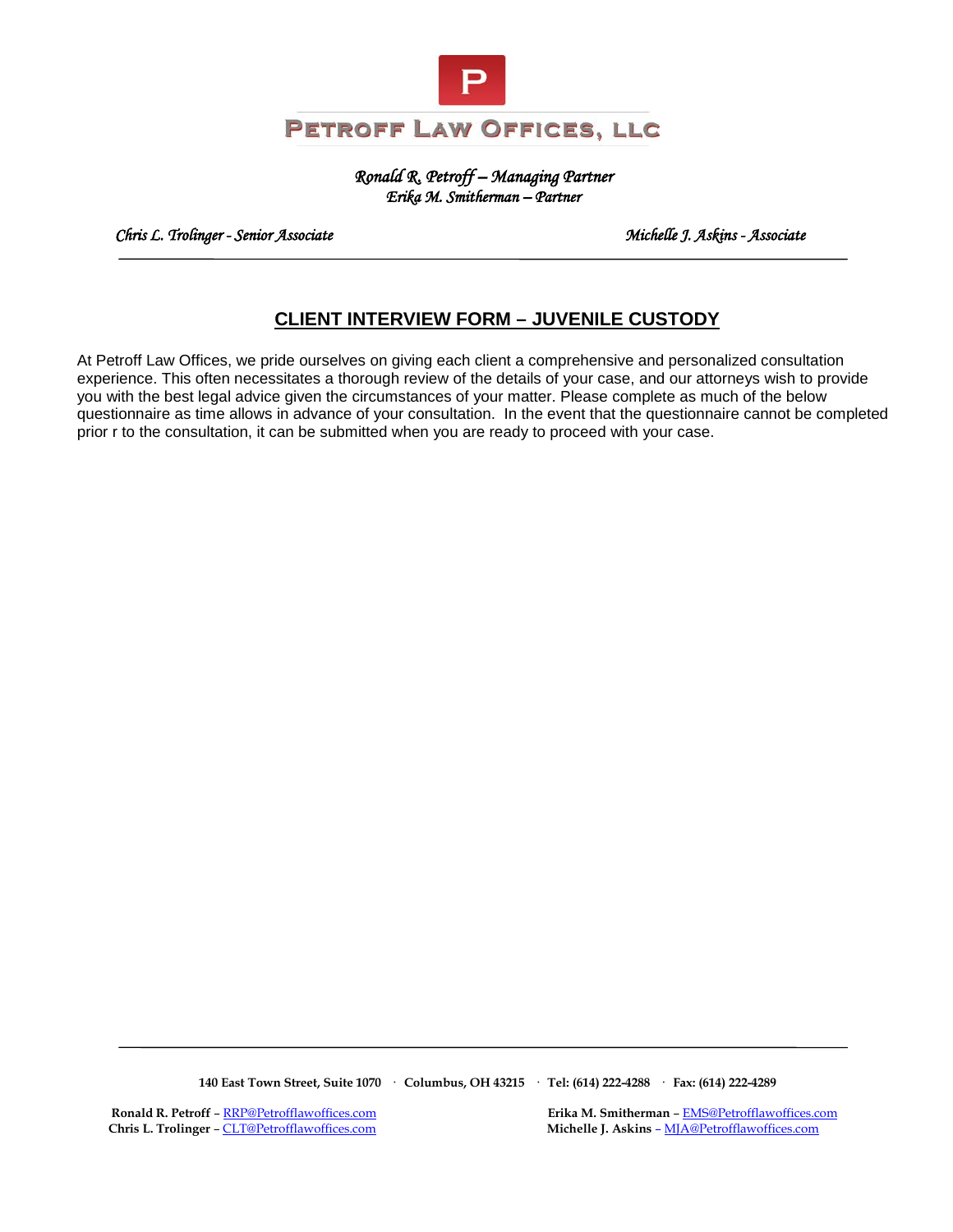## **I. Client and Other Parent Information**

## **General Information:**

| <b>Client</b>                                                                                                                                                                                                                          | <b>Other Parent</b>                                                                                         |
|----------------------------------------------------------------------------------------------------------------------------------------------------------------------------------------------------------------------------------------|-------------------------------------------------------------------------------------------------------------|
|                                                                                                                                                                                                                                        |                                                                                                             |
|                                                                                                                                                                                                                                        |                                                                                                             |
|                                                                                                                                                                                                                                        |                                                                                                             |
|                                                                                                                                                                                                                                        |                                                                                                             |
|                                                                                                                                                                                                                                        |                                                                                                             |
|                                                                                                                                                                                                                                        |                                                                                                             |
|                                                                                                                                                                                                                                        |                                                                                                             |
|                                                                                                                                                                                                                                        |                                                                                                             |
|                                                                                                                                                                                                                                        |                                                                                                             |
|                                                                                                                                                                                                                                        |                                                                                                             |
|                                                                                                                                                                                                                                        | Driver's License No. _______________________________                                                        |
| Social Media Handles:                                                                                                                                                                                                                  |                                                                                                             |
|                                                                                                                                                                                                                                        |                                                                                                             |
|                                                                                                                                                                                                                                        |                                                                                                             |
| Instagram:____________________________                                                                                                                                                                                                 |                                                                                                             |
| <b>Employment Information:</b>                                                                                                                                                                                                         |                                                                                                             |
|                                                                                                                                                                                                                                        |                                                                                                             |
|                                                                                                                                                                                                                                        |                                                                                                             |
| City, State, Zip                                                                                                                                                                                                                       | City, State, Zip                                                                                            |
|                                                                                                                                                                                                                                        |                                                                                                             |
| Scheduled paychecks per year 12 24 26 52                                                                                                                                                                                               | Scheduled paychecks per year 12 24 26 52                                                                    |
| Current base annual income                                                                                                                                                                                                             | Current base annual income                                                                                  |
| Any other current income (unemployment, disability,<br>Social Security, dividend income, etc.)_____________                                                                                                                            | Any other current income (unemployment, disability,<br>Social Security, dividend income, etc.)_____________ |
| Income from previous year<br><u>[</u> [11] The same stream and stream and stream and stream and stream and stream and stream and stream and stream and stream and stream and stream and stream and stream and stream and stream and st |                                                                                                             |
| Bonuses/Commissions from previous year_________                                                                                                                                                                                        | Bonuses/Commissions from previous year_________                                                             |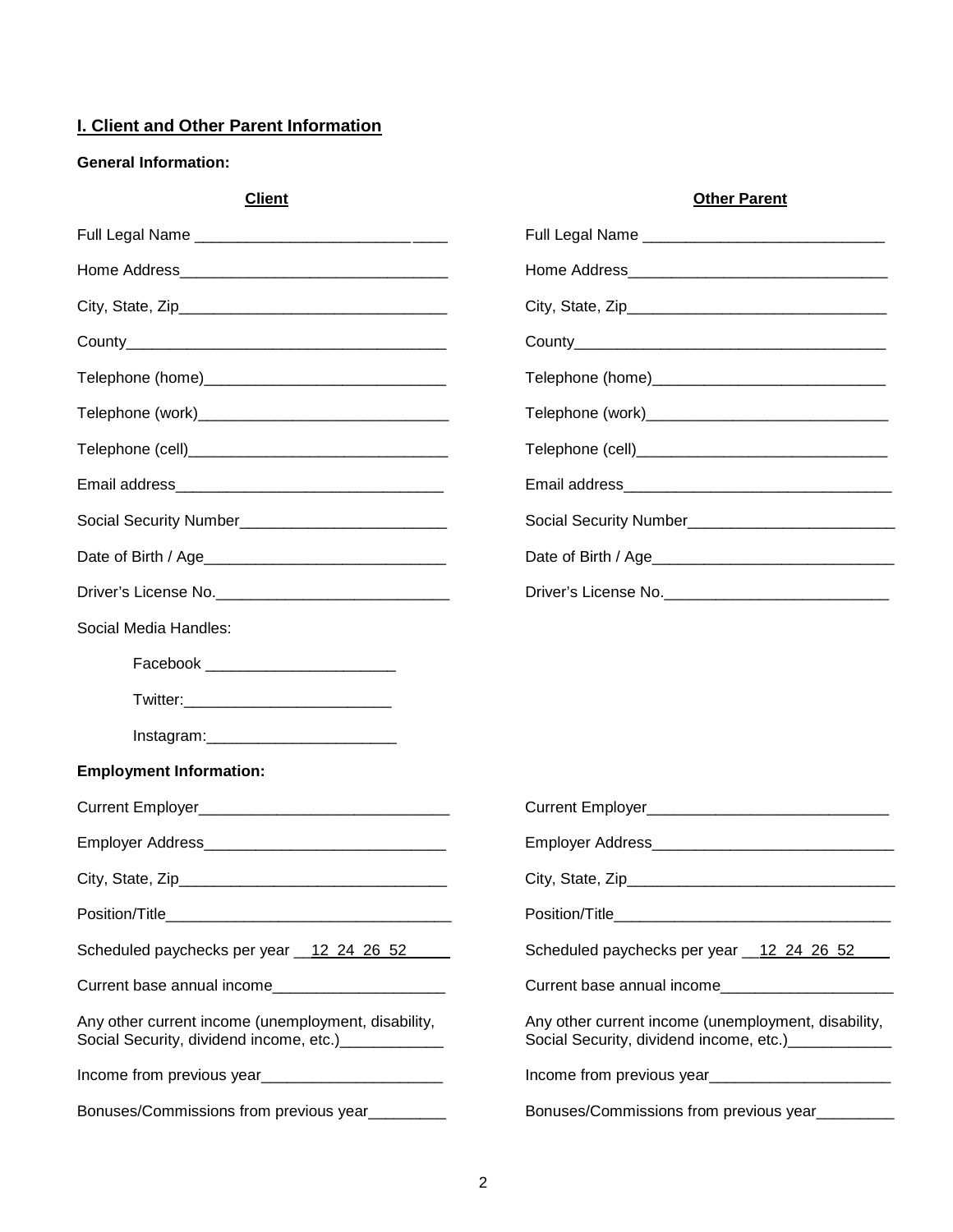| Income from two (2) years ago_       | Income from two (2) years ago        |
|--------------------------------------|--------------------------------------|
| Bonuses/Commissions from 2 years ago | Bonuses/Commissions from 2 years ago |
| Income from three (3) years ago_     | Income from three (3) years ago      |
| Bonuses/Commissions from 3 years ago | Bonuses/Commissions from 3 years ago |

## **Client Other Parent**

| <b>Education Information:</b>                            |                                                          |  |  |
|----------------------------------------------------------|----------------------------------------------------------|--|--|
| Highest grade completed________________________          |                                                          |  |  |
| College/Degrees earned________________________           | College/Degrees earned_________________________          |  |  |
| <b>Prior Relationship Information:</b>                   |                                                          |  |  |
| How many times were you<br>previously married ? ________ | How many times were you<br>previously married? _________ |  |  |
|                                                          | Dates of prior marriage (s)____________________          |  |  |
|                                                          | Dates of prior divorce(s)_______________________         |  |  |
| Are you paying/receiving spousal support?_______         | Are you paying/receiving spousal support?_______         |  |  |
| Are you paying/receiving child support?_________         | Are you paying/receiving child support?_________         |  |  |
| Have you re-married since your divorce?                  | Have you re-married since your divorce?                  |  |  |
|                                                          |                                                          |  |  |

# **II. Children of This Relationship**

**A. Insert the information requested below for all minor or dependent children of this relationship. List the residences for all places where the children have lived for the last FIVE years.** 

| 1.                  | <b>Child's Name:</b> |                          |                                                     | <b>Place of Birth:</b>                       |  |
|---------------------|----------------------|--------------------------|-----------------------------------------------------|----------------------------------------------|--|
|                     | Date of Birth:       |                          |                                                     | Male $\Box$ Female<br>Sex:<br>$\blacksquare$ |  |
| Period of Residence |                      | Check if<br>Confidential | Person(s) With Whom Child Lived<br>(name & address) | Relationship                                 |  |
|                     | to                   | present                  | Address<br>Confidential?                            |                                              |  |
|                     | to                   |                          | Address<br>Confidential?                            |                                              |  |
|                     | to                   |                          | Address<br>Confidential?                            |                                              |  |
|                     | to                   |                          | Address                                             |                                              |  |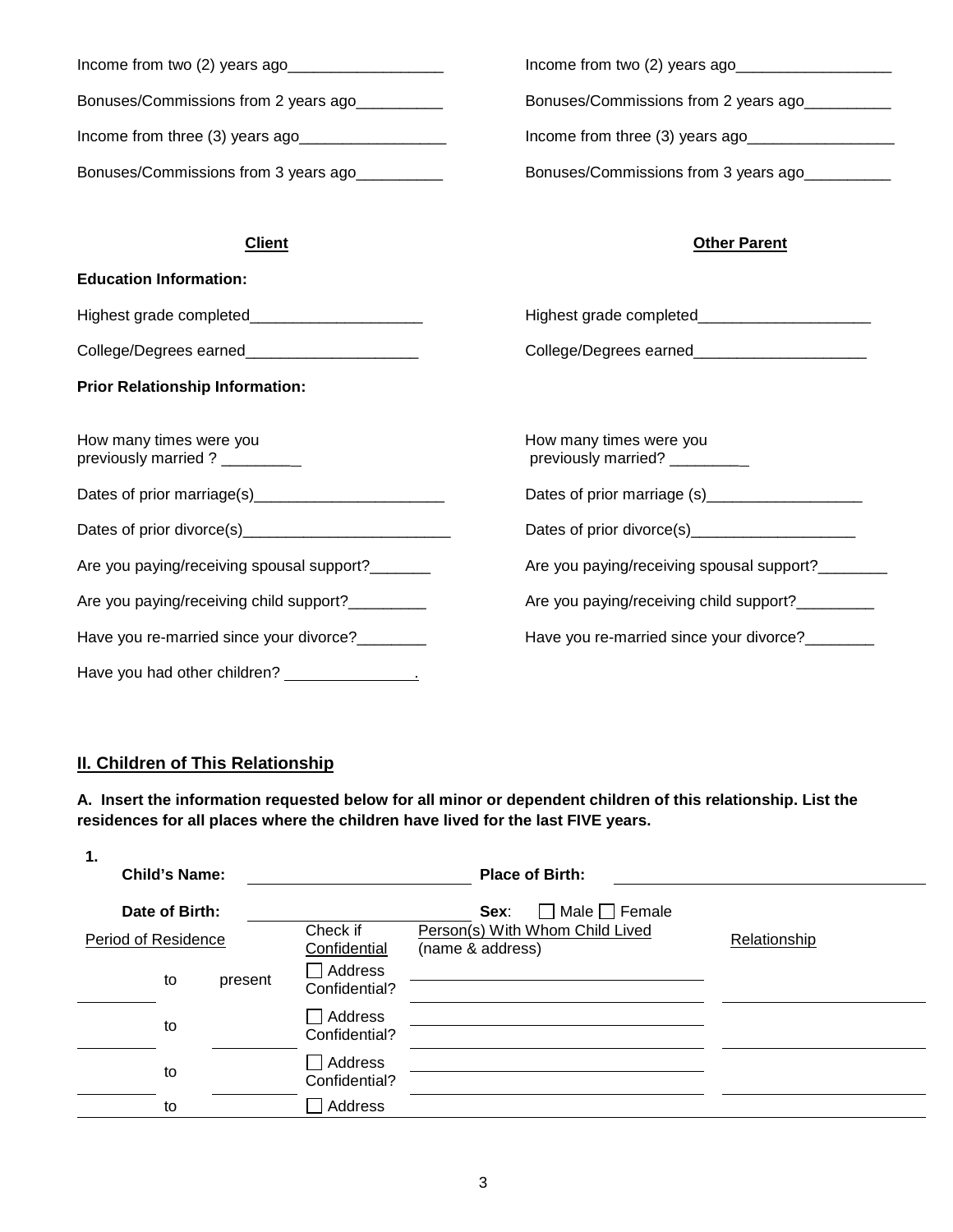Confidential?

| 2. | <b>Child's Name:</b>       |         |                                 | <b>Place of Birth:</b>                                        |              |
|----|----------------------------|---------|---------------------------------|---------------------------------------------------------------|--------------|
|    | Date of Birth:             |         | Check if                        | Male $\Box$ Female<br>Sex:<br>Person(s) With Whom Child Lived |              |
|    | <b>Period of Residence</b> |         | Confidential                    | (name & address)                                              | Relationship |
|    | to                         | present | Address<br>Confidential?        |                                                               |              |
|    | to                         |         | Address<br>Confidential?        |                                                               |              |
|    | to                         |         | Address<br>Confidential?        |                                                               |              |
|    | to                         |         | $\Box$ Address<br>Confidential? |                                                               |              |
| 3. | <b>Child's Name:</b>       |         |                                 | <b>Place of Birth:</b>                                        |              |
|    | Date of Birth:             |         |                                 | Male $\Box$ Female<br>Sex:                                    |              |
|    | Period of Residence        |         | Check if<br>Confidential        | Person(s) With Whom Child Lived<br>(name & address)           | Relationship |
|    | to                         | present | Address<br>Confidential?        |                                                               |              |
|    | to                         |         | Address<br>Confidential?        |                                                               |              |
|    | to                         |         | Address<br>Confidential?        |                                                               |              |
|    | to                         |         | Address<br>Confidential?        |                                                               |              |

### **B. Background Questions Relating to Your Minor Child(ren):**

1. Have you ever participated as a party, witness, or in any capacity in any other case, in this or any other state, concerning the custody of, or visitation (parenting time), with any child subject to this case?

2. Do you have any information about any other civil cases that could affect the current case, including any cases relating to custody, domestic violence or protection orders, dependency, neglect or abuse allegations or adoptions concerning any child subject to this case?

3. List all of the criminal convictions, including guilty pleas, for you and the members of your household for the following offenses: any criminal offense involving acts that resulted in a child being abused or neglected; any domestic violence offense; any sexually oriented offense; and any offense involving a victim who was a family or household member at the time of the offense and caused physical harm to the victim during the commission of the offense\_\_\_\_\_\_\_\_\_\_\_\_\_\_\_\_\_\_\_\_\_\_\_\_\_\_\_\_\_\_\_\_\_\_\_\_\_\_\_\_\_\_\_\_\_\_\_\_\_\_\_\_\_\_\_\_\_\_\_\_\_\_\_\_\_\_\_\_\_\_\_\_\_\_\_\_\_\_\_\_\_\_\_\_\_

4. Do you know of any persons *not* a party to this case who has/have physical custody or claim(s) to have custody or visitation rights with respect to any child subject to this case?

5. Are the children in daycare or latchkey? If so, what is the monthly cost?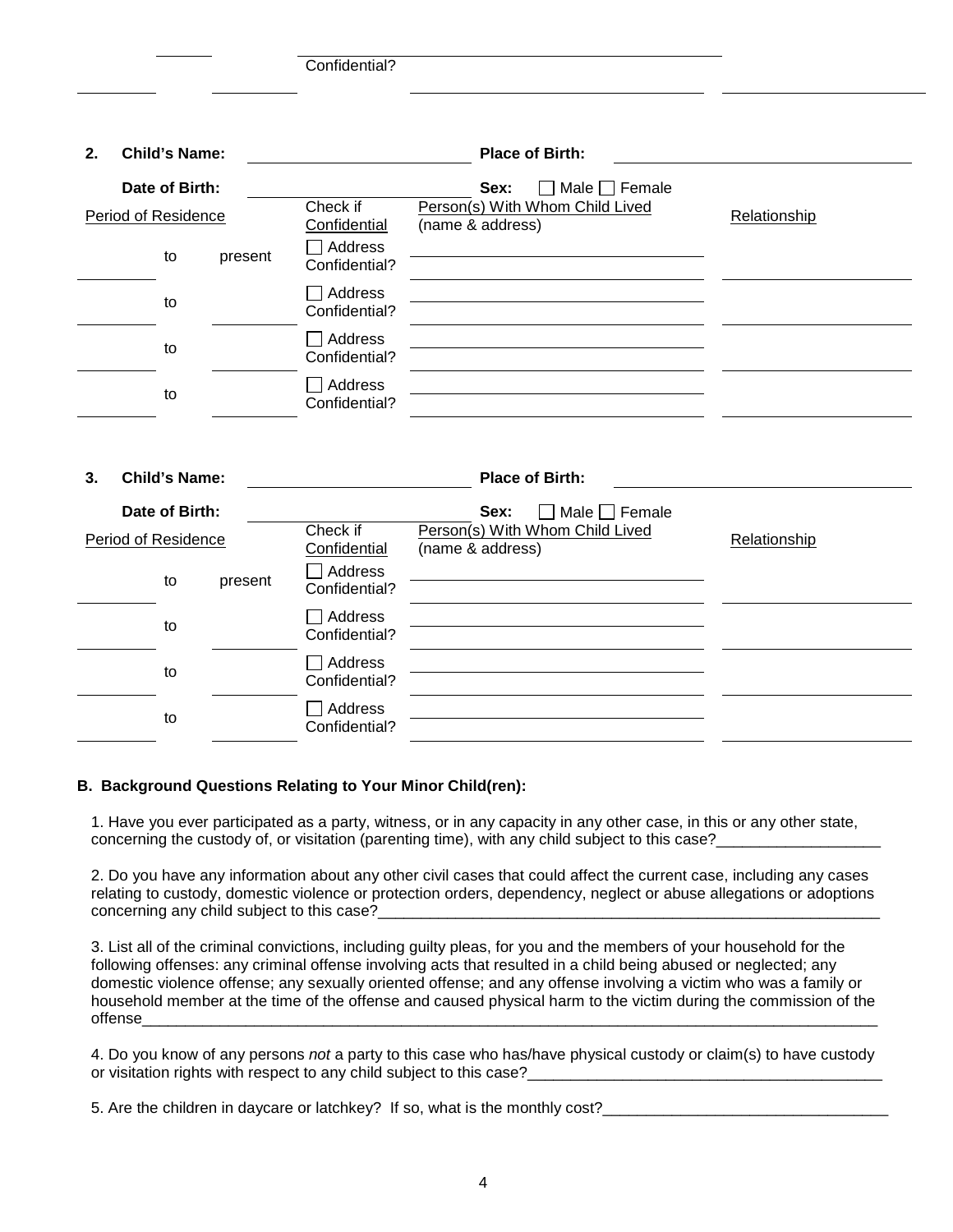| 6. Please identify any special issues or concerns regarding the children_ |  |
|---------------------------------------------------------------------------|--|
|                                                                           |  |

7. If the parties have separated, who are the children living with?\_\_\_\_\_\_\_\_\_\_\_\_\_\_\_\_\_\_\_\_\_\_\_\_\_\_\_\_\_\_\_\_\_\_\_\_\_\_\_\_

8. In what percentage do you propose to allocate extracurricular activities (including lunch fees, field trips, sports equipment, fees, tutoring, etc.) \_\_\_\_\_\_\_\_\_\_\_\_\_\_\_\_\_\_\_\_\_\_\_\_\_\_\_\_\_\_\_\_\_\_\_\_\_\_\_\_\_\_\_\_\_\_\_\_\_\_\_\_\_\_\_\_\_\_\_\_\_\_\_\_\_\_\_

9. In what percentage do you propose to allocate uncovered child related medical costs\_\_\_\_\_\_\_\_\_\_\_\_\_\_

### **C. Custody Arrangements:**

1. Custody

Identify the custody arrangement that you believe is in the best interest of your children:

Sole custody to client (client designated sole custodial parent of the children)

\_\_\_\_ Sole custody to other parent (other parent designated sole custodial parent of the children)

\_\_\_\_ Shared Parenting (each parent designated sole custodial parent of the children)

\_\_\_\_ with equal time division (children reside equally or close to equally with each parent)

\_\_\_\_\_\_\_\_\_\_\_\_\_\_\_\_\_\_\_\_\_\_\_\_\_\_\_\_\_\_\_\_\_\_\_\_\_\_\_\_\_\_\_\_\_\_\_\_\_\_\_\_\_\_\_\_\_\_\_\_\_\_\_\_\_\_\_\_\_\_\_\_\_\_\_\_\_\_\_\_\_\_\_\_\_\_\_\_\_\_\_

\_\_\_\_\_\_\_\_\_\_\_\_\_\_\_\_\_\_\_\_\_\_\_\_\_\_\_\_\_\_\_\_\_\_\_\_\_\_\_\_\_\_\_\_\_\_\_\_\_\_\_\_\_\_\_\_\_\_\_\_\_\_\_\_\_\_\_\_\_\_\_\_\_\_\_\_\_\_\_\_\_\_\_\_\_\_\_\_\_\_\_

\_\_\_\_\_\_\_\_\_\_\_\_\_\_\_\_\_\_\_\_\_\_\_\_\_\_\_\_\_\_\_\_\_\_\_\_\_\_\_\_\_\_\_\_\_\_\_\_\_\_\_\_\_\_\_\_\_\_\_\_\_\_\_\_\_\_\_\_\_\_\_\_\_\_\_\_\_\_\_\_\_\_\_\_\_\_\_\_\_\_\_

\_\_\_\_\_\_\_\_\_\_\_\_\_\_\_\_\_\_\_\_\_\_\_\_\_\_\_\_\_\_\_\_\_\_\_\_\_\_\_\_\_\_\_\_\_\_\_\_\_\_\_\_\_\_\_\_\_\_\_\_\_\_\_\_\_\_\_\_\_\_\_\_\_\_\_\_\_\_\_\_\_\_\_\_\_\_\_\_\_\_\_

\_\_\_\_ with children residing primarily with client and visiting with other parent

\_\_\_\_ with children residing primarily with other parent and visiting with client

#### **2. Parenting Time Schedule**

a. Identify the parenting time schedule that you believe is in the best interest of your children:

During the school year

During summers and holidays **Example 20** and  $\frac{1}{2}$  and  $\frac{1}{2}$  and  $\frac{1}{2}$  and  $\frac{1}{2}$  and  $\frac{1}{2}$  and  $\frac{1}{2}$  and  $\frac{1}{2}$  and  $\frac{1}{2}$  and  $\frac{1}{2}$  and  $\frac{1}{2}$  and  $\frac{1}{2}$  and  $\frac{1}{2}$  and  $\frac{1}{2}$ 

### **3. Child Support**

|  | a. Identify which parent is to pay child support |  |  | Client | Other Parent | Neither |
|--|--------------------------------------------------|--|--|--------|--------------|---------|
|--|--------------------------------------------------|--|--|--------|--------------|---------|

b. Have the parties agreed to a child support amount?

### **4. Health Insurance for the Minor Children**

a. Which parent currently provides health insurance for the children

| b. Are your child(ren) currently enrolled in a low-income government-assisted health care program (Healthy |
|------------------------------------------------------------------------------------------------------------|
| Start/Medicaid)?                                                                                           |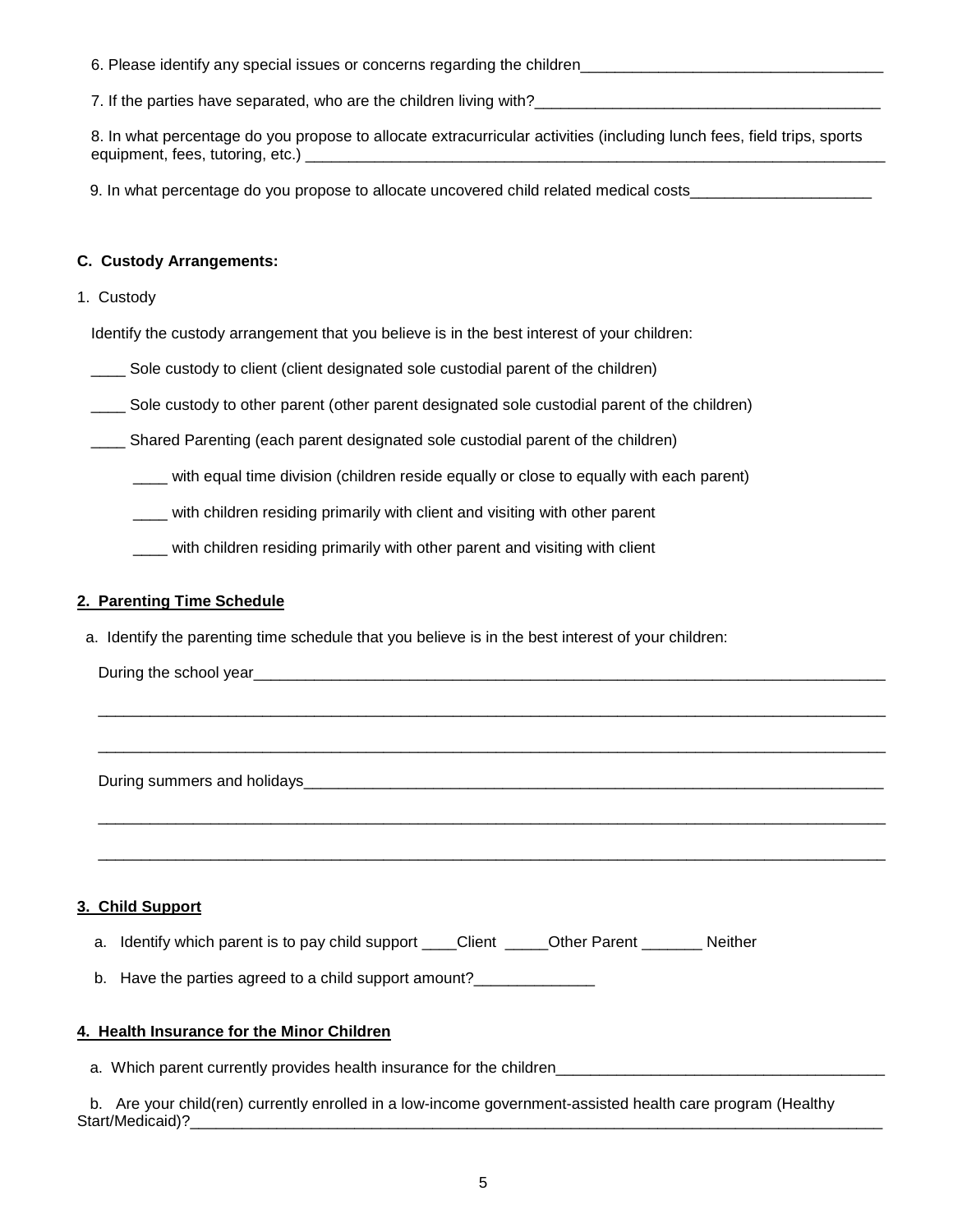c. Are you enrolled in an individual (non-group or COBRA) health insurance plan?

 d. Are you enrolled in a health insurance plan through a group (employer or other organization)?

 e. Under the available insurance, what would be the annual premium for a plan covering you and the child(ren) of this relationship (not including a spouse)?\_\_\_\_\_\_\_\_\_\_\_\_\_\_\_\_\_\_\_\_\_\_\_\_\_\_\_\_\_\_\_\_\_\_\_\_\_\_\_\_\_\_\_\_\_\_\_\_\_\_\_\_\_\_\_\_\_\_\_\_\_\_\_\_

 f. Under the available insurance, what would be the annual premium for a plan covering you alone (not including children or spouse)?

 g. Which parent will pay health insurance for the children *after* the end of the case?

h. If you are enrolled in a health insurance plan, which of the following people is/are covered:

\_\_\_ Yourself

Your spouse

\_\_\_ Minor children of this relationship?

\_\_\_ Others?

i. Name of group (employer or organization) that provides health insurance, address and telephone number\_\_\_\_\_\_\_\_\_\_\_\_\_\_\_\_\_\_\_\_\_\_\_\_\_\_\_\_\_\_\_\_\_\_\_\_\_\_\_\_\_\_\_\_\_\_\_\_\_\_\_\_\_\_\_\_\_\_\_\_\_\_\_\_\_\_\_\_\_\_\_\_\_\_\_\_\_\_\_

#### **5. Decision-Making Authority**

 $\overline{\phantom{a}}$ 

- a. Please specify which parent you believe should serve as the primary decision-maker for the following issues relating to the child(ren)
	- 1. Education
		- $\equiv$  client

\_\_other parent

- \_\_shared decision-making authority
- 2. Healthcare
	- \_\_ client
	- \_\_other parent
	- \_\_shared decision-making authority
- 3. Religion
	- $\equiv$  client
	- \_\_other parent
	- \_\_shared decision-making authority

#### **6. School Placement Parent**

a. Please specify which party you believe should be designated parent for school placement purposes:

\_\_client \_\_ other parent \_\_both

#### **D. Tax Dependency Exemptions for Children**